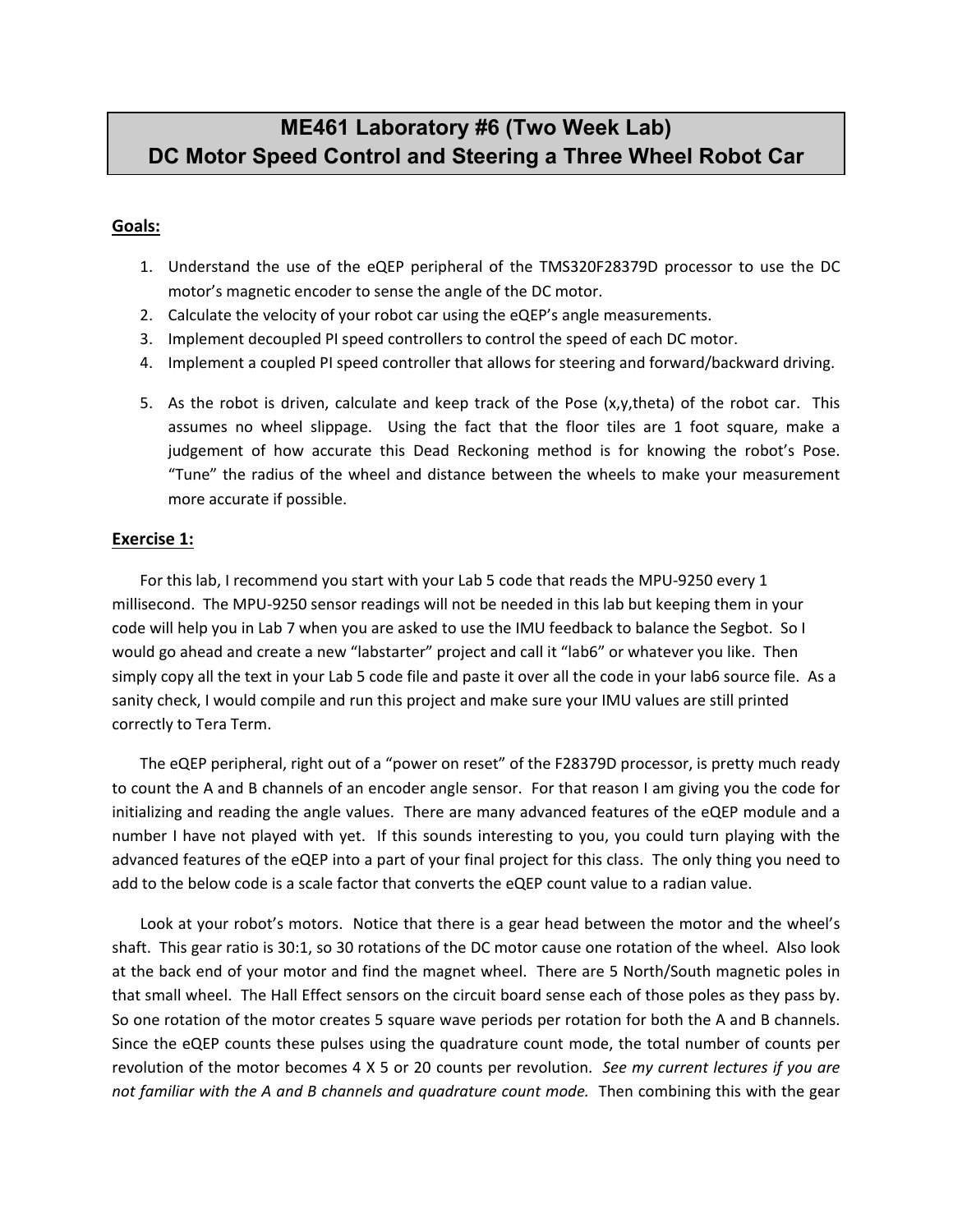ratio of the motor, you can calculate the multiplication factor that converts eQEP counts to the number of radians the wheel has turned. Add this to both the ReadEncLeft() and ReadEncRight() functions so that they return radians of the wheel. With this multiplication factor added, cut and paste the below code into your C file. Make sure to create predefinitions of these three files.

## void init\_eQEPs(void) {

 // setup eQEP1 pins for input EALLOW; //Disable internal pull-up for the selected output pins for reduced power consumption GpioCtrlRegs.GPAPUD.bit.GPIO20 = 1; // Disable pull-up on GPIO20 (EQEP1A) GpioCtrlRegs.GPAPUD.bit.GPIO21 = 1; // Disable pull-up on GPIO21 (EQEP1B) GpioCtrlRegs.GPAQSEL2.bit.GPIO20 = 2; // Qual every 6 samples GpioCtrlRegs.GPAQSEL2.bit.GPIO21 = 2; // Qual every 6 samples EDIS; // This specifies which of the possible GPIO pins will be EQEP1 functional pins. // Comment out other unwanted lines. GPIO\_SetupPinMux(20, GPIO\_MUX\_CPU1, 1); GPIO\_SetupPinMux(21, GPIO\_MUX\_CPU1, 1); EQep1Regs.QEPCTL.bit.QPEN = 0; // make sure eqep in reset EQep1Regs.QDECCTL.bit.QSRC = 0; // Quadrature count mode EQep1Regs.QPOSCTL.all = 0x0; // Disable eQep Position Compare EQep1Regs.QCAPCTL.all = 0x0; // Disable eQep Capture EQep1Regs.QEINT.all =  $0x0$ ; // Disable all eQep interrupts EQep1Regs.QPOSMAX = 0xFFFFFFFF; // use full range of the 32 bit count EQep1Regs.QEPCTL.bit.FREE\_SOFT = 2; // EQep uneffected by emulation suspend in Code Composer EQep1Regs.QPOSCNT = 0; EQep1Regs.QEPCTL.bit.QPEN = 1; // Enable EQep

 // setup QEP2 pins for input EALLOW; //Disable internal pull-up for the selected output pinsfor reduced power consumption GpioCtrlRegs.GPBPUD.bit.GPIO54 = 1; // Disable pull-up on GPIO54 (EQEP2A) GpioCtrlRegs.GPBPUD.bit.GPIO55 = 1; // Disable pull-up on GPIO55 (EQEP2B) GpioCtrlRegs.GPBQSEL2.bit.GPIO54 = 2; // Qual every 6 samples GpioCtrlRegs.GPBQSEL2.bit.GPIO55 = 2; // Qual every 6 samples EDIS; GPIO\_SetupPinMux(54, GPIO\_MUX\_CPU1, 5); // set GPIO54 and eQep2A GPIO\_SetupPinMux(55, GPIO\_MUX\_CPU1, 5); // set GPIO54 and eQep2B EQep2Regs.QEPCTL.bit.QPEN =  $0$ ; // make sure gep reset EQep2Regs.QDECCTL.bit.QSRC = 0; // Quadrature count mode EQep2Regs.QPOSCTL.all = 0x0; // Disable eQep Position Compare EQep2Regs.QCAPCTL.all = 0x0; // Disable eQep Capture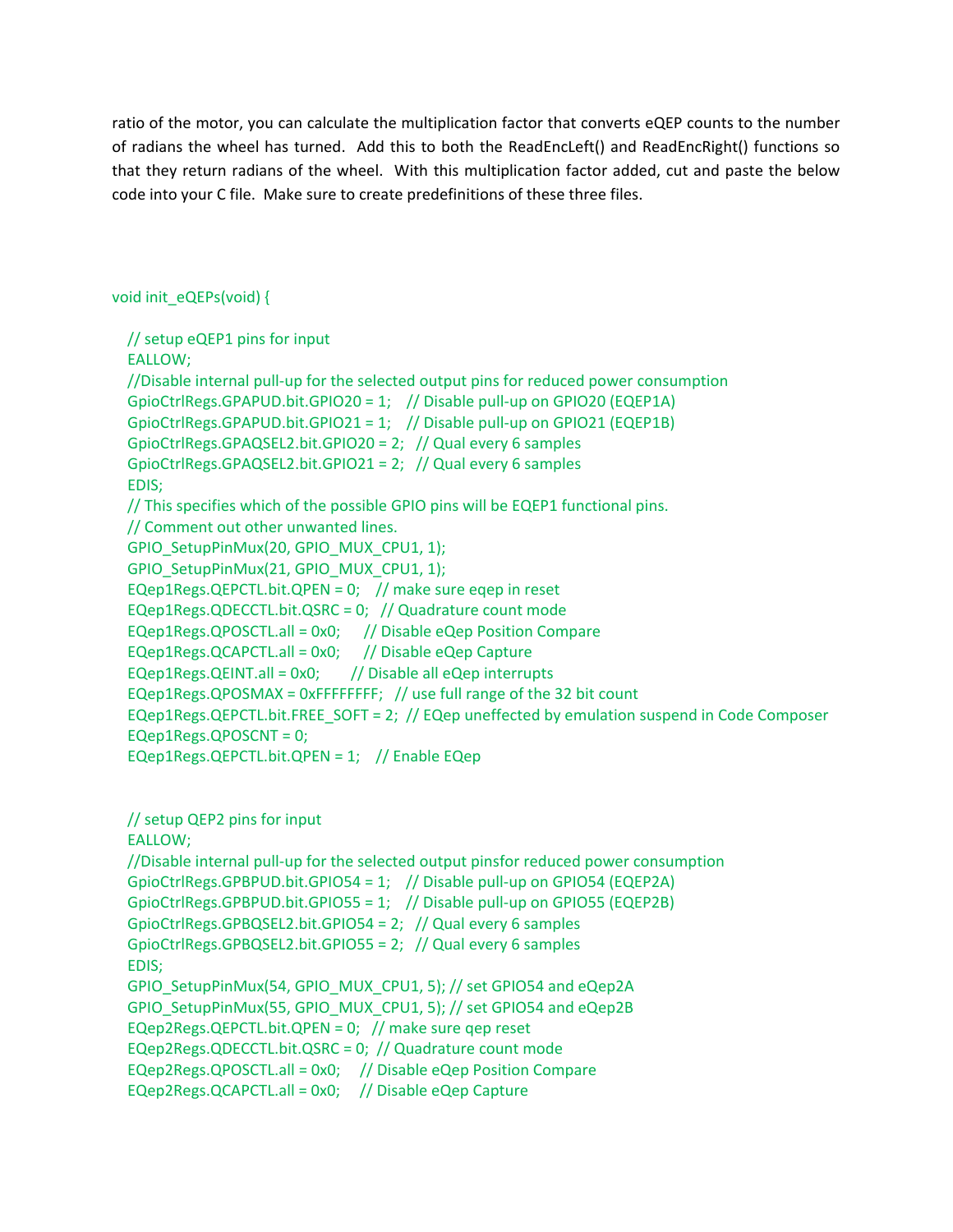```
EQep2Regs.QEINT.all = 0x0; // Disable all eQep interrupts
   EQep2Regs.QPOSMAX = 0xFFFFFFFF; // use full range of the 32 bit count.
  EQep2Regs.QEPCTL.bit.FREE_SOFT = 2; // EQep uneffected by emulation suspend
   EQep2Regs.QPOSCNT = 0;
   EQep2Regs.QEPCTL.bit.QPEN = 1; // Enable EQep
}
float readEncLeft(void) {
  int32 t raw = 0;
  uint32 t QEP maxvalue = 0xFFFFFFFFU; //4294967295U
   raw = EQep1Regs.QPOSCNT;
   if (raw >= QEP_maxvalue/2) raw -= QEP_maxvalue; // I don't think this is needed and never true
// 5 North South magnet poles in the encoder disk so 5 square waves per one revolution of the 
// DC motor's back shaft. Then Quadrature Decoder mode multiplies this by 4 so 20 counts per one rev 
// of the DC motor's back shaft. Then the gear motor's gear ratio is 30:1. 
   return (raw*(?????));
```

```
}
```
float readEncRight(void) {

```
int32 t raw = 0;
uint32 t QEP_maxvalue = 0xFFFFFFFFU; //4294967295U -1 32bit signed int
```

```
 raw = EQep2Regs.QPOSCNT;
if (raw >= QEP_maxvalue/2) raw = QEP_maxvalue; // I don't think this is needed and never true
```
// 5 North South magnet poles in the encoder disk so 5 square waves per one revolution of the // DC motor's back shaft. Then Quadrature Decoder mode multiplies this by 4 so 20 counts per one rev // of the DC motor's back shaft. Then the gear motor's gear ratio is 30:1. return (raw\*((?????);

### }

Call init\_eQEPs() inside main() somewhere after the init\_serial() function call but before the EINT line of code and the while(1) loop. Then set one of the unused CPU timer interrupts to timeout every 4 milliseconds. Inside that CPU timer interrupt function, simply call the two read functions and assign their return values to float variables like "LeftWheel" and "RightWheel". Your existing code should be setting UARTPrint to have the main() while loop print your IMU values. Instead of printing the IMU readings, print your two wheel angle measurements. Make sure to print text indicating the left and right wheel. Make sure your motor ON/OFF switch is switched to OFF and then build and run this code. *(Make sure your encoder cables are connected to the LaunchPad.)* With your code running manually move your robot's wheels. As a check, try to rotate one of the wheels just one turn. You should see an angle close to 2π. If not, you have the wrong multiplication factor in your read functions. Defining that the front of the robot car is the wheels and the back of the robot is the caster, does the labeling of left wheel and right wheel make sense? Forward speed will be defined as the front of the robot going forward. As you rotate your wheels you should see that if you rotate both motors in the forward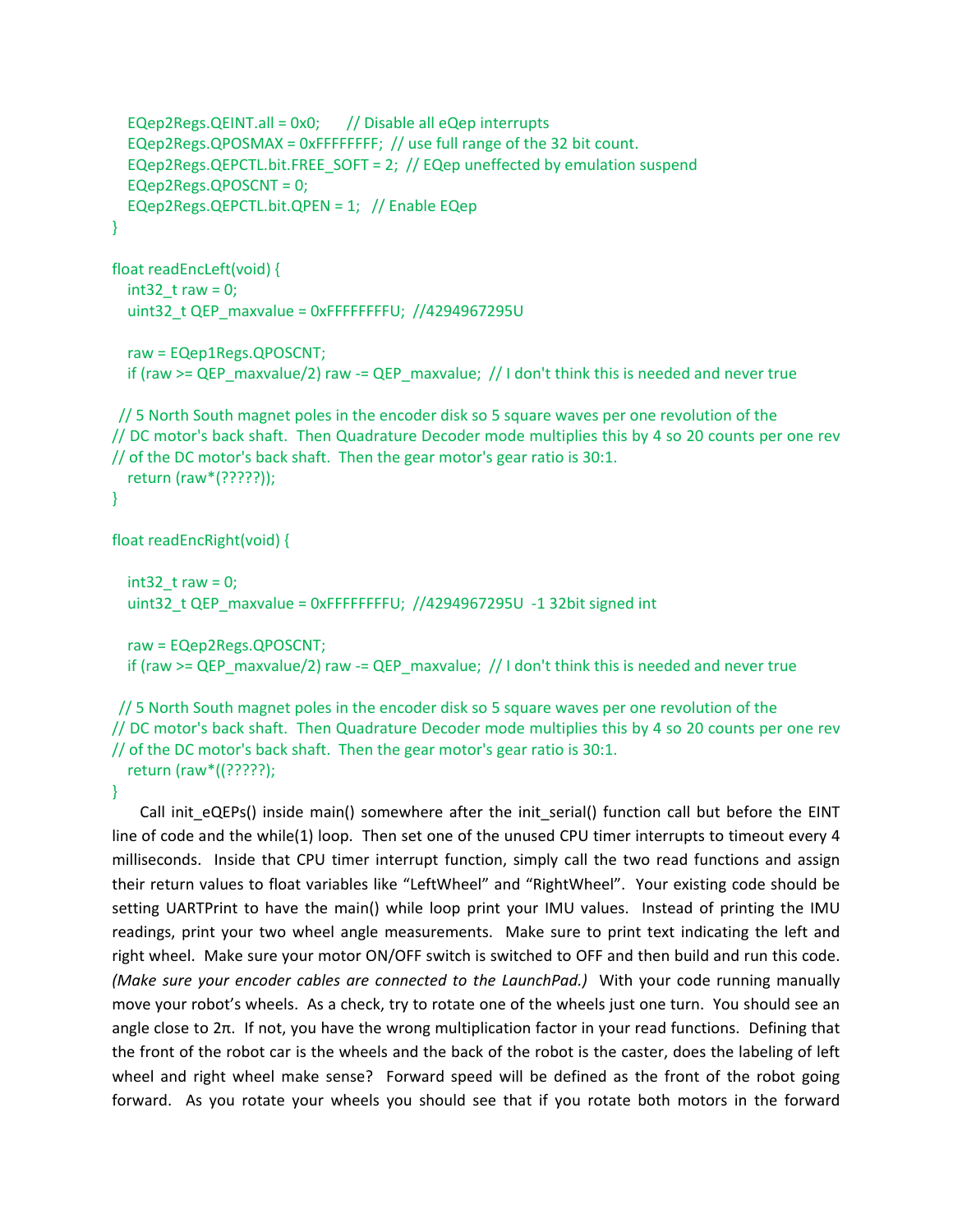direction one will give a negative angle. Negate the multiplication factor in that wheel's read function so that both wheels read a positive angle when rotated in the forward direction.

In the next exercise you will calculate the speed at which your wheels are turning. In Lab 7, the control law will use the speed of the wheels in units of rad/s. This is the reason the read functions return radians. In this lab though, it will be nice to control the speed of the robot car in units of ft/s or tiles/s. Each of the tiles in the lab room are 1 foot by 1 foot and if we command the robot to move at 1 ft/s you will be able to use the tile divisions to approximately check if it is really running at that speed. Instead of using the diameter of the wheel, another easy way to convert between radians and feet is to simply put the robot on the floor and move the robot one foot without letting the wheels slip and that will tell you how many radians the wheel turns to reach one foot. Either put the robot on the floor or using some masking tape, measure 1 foot on your bench top. Line up your robot with the tape and push it forward 1 foot. Look at the radian values displayed in Tera Term to find the number of radians per foot. Create two more float variables and store the distance traveled by each wheel using this factor. Print these distances to Tera Term to check they are correct. **Does this factor make sense? It should be equal to the radius of the wheel in feet. Show your TA.**

#### **Exercise 2:**

For this exercise you will need to retrieve the functions you created in Lab 3 that commanded ePWM2A and ePWM2B with a command between -10 and 10. Copy these functions into your C file and create predefinitions at the top of your file. Also do not forget to set the "pinmux" for the PWM pins in main() along with the EPWM2 initializations for a 20Khz carrier frequency as you did in lab 3. Create two float variables "uLeft" and "uRight" that will be used as your control effort variables. For now just assign both of these to 5.0 when you create them as global variables. *Note: Since you will be spinning the wheels in the remainder of this lab make sure to put your robot on a piece of wood or box so that it does not drive off the bench top!!*

Inside the every 4ms CPU timer interrupt function that you setup in Exercise 1, calculate the left and right velocities that would be generated by the wheels assuming no slipping. Find these velocities in units of feet per second. To calculate these two velocities you will need global variables that store the current positions of the left and right wheel in addition to the positions of the wheels 4 milliseconds previous. We will call the current position of the wheel for example PosLeft\_K and the previous position for example PosLeft K\_1. The velocity then can be easily calculated with the equation: VLeftK = (PosLeft  $K -$  Posleft  $K$  1)/0.004. This will be called the "raw" velocity calculation as this can be a pretty noisy calculation of the velocity but also will have the least phase lag. When balancing the Segbot in Lab 7 we will have to add a filter to this velocity calculation to help with noise. For the speed control developed in exercise 3 and 4 this "raw" velocity works well. When writing your code to calculate these velocities, how do you handle saving the previous value of the wheels position? What should these previous variables be initialized to? Calculate the left and right velocities and print them to Tera Term. In addition, every 4ms call your setEPWM2A and setEPWM2B functions passing them the uLeft and uRight global float variables. Run your code and enable the motors. What are the velocity values when uLeft and uRight are 5? **Show your TA and Answer the Above Questions.**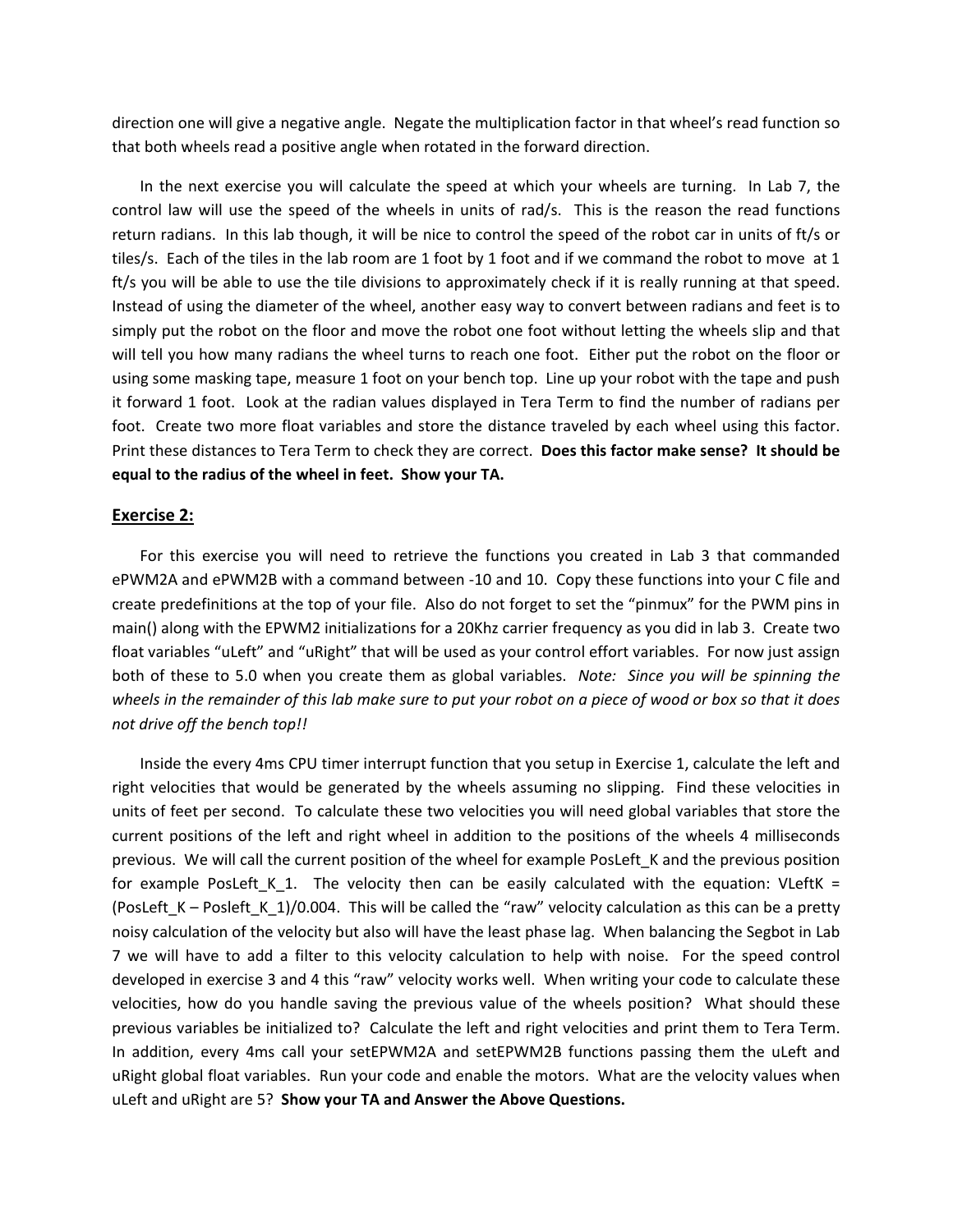You should see your velocities printing to Tera Term and they are probably turning in opposite directions. Here I want you to do some experimenting.

- 1. First off, by changing the values of uLeft and uRight and setting one to zero while the other one is set, figure out if EPWM2A drives the left or right motor and then of course the same for EPWM2B. If you got it opposite, make sure that setEPWM2A is passed the correct u value and setEPWM2B is passed the other u value. Here remember that left and right are determined as if you were driving the robot with the forward direction such that the caster is in the rear. **Show your TA which is the left and right wheel.**
- 2. Second figure out what u values cause the left and right wheels to spin in the positive direction. One will be negative due to the orientation of the motors. Negate the one u value that you find is negative to spin forward. This negative should be applied to the u value when passed to its setEPWM2? function and NOT inside the EPWM function. Once this is done in your code, if you set uLeft and uRight to 5 both motors will spin in the positive direction.
- 3. So now with all these changes, **demonstrate to your TA** that when you apply a "u" equaling 5 to both motors they spin with a positive velocity and in the robot's forward direction. In addition command both motors with -5 and show negative velocities.

### **Exercise 3:**

Using the below block diagram as a guide, implement the decoupled PI controller on both motors of the robot. Set Kp equal to 3 and Ki equal to 5. Use the following difference equations to form your control algorithm.

$$
e_K = Vref - v_K
$$
  

$$
I_K = I_{K-1} + 0.004 * \frac{e_K + e_{K-1}}{2}
$$
  

$$
u_K = K_p e_K + K_i I_K
$$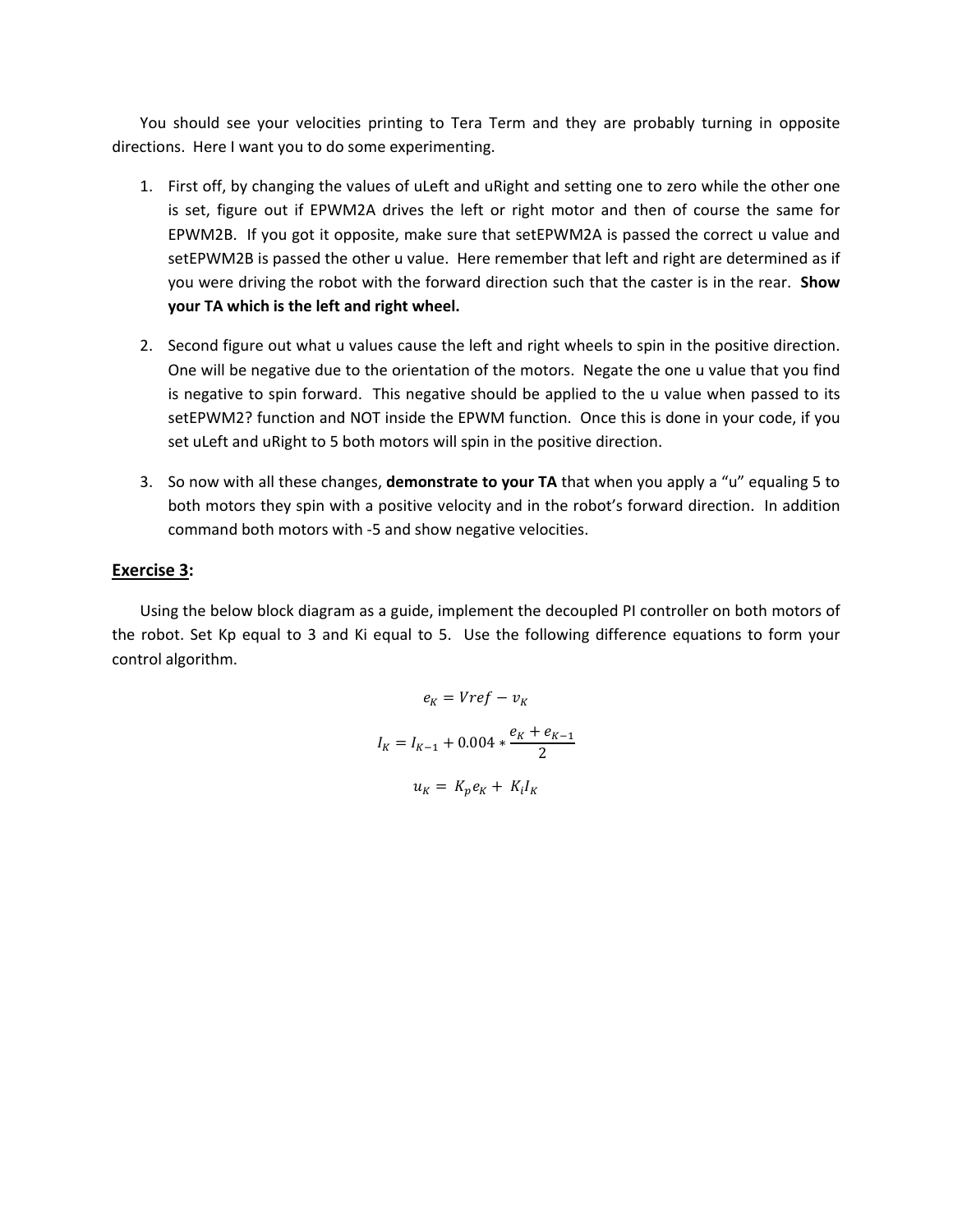

**Decoupled PI controller diagram**

Implement the controller and check to see that the speed matches various Vrefs in the range of -1.5 to 1.5 ft/sec. Also try a Ki gain of 15. Do you observe a difference in the motor's response? **Demonstrate to your TA different speeds and the difference between Ki = 5.0 and Ki = 25.0.**

It is necessary to note that integrators have "memory", which means they are affected by past behavior. Give the robot a Vref of 1 ft/s, then turn off the motor amp switch for a few seconds and switch back on. Note the behavior. The wheel spins faster than the set-point to "burn off" the extra integrated error accumulated while the wheel was turned off. Such *saturation* of the control input causes what is called *integral wind-up*. To prevent this behavior we must implement an *anti-windup controller*. One approach is to stop integrating when the control effort is saturated. In other words if your command is saturated at 10 or -10 set your Ik equal to the previous Ik 4 ms. ago. Try this method and check that the integral windup is fixed when the motor is spun both in the positive and negative directions. **Demonstrate to your TA.**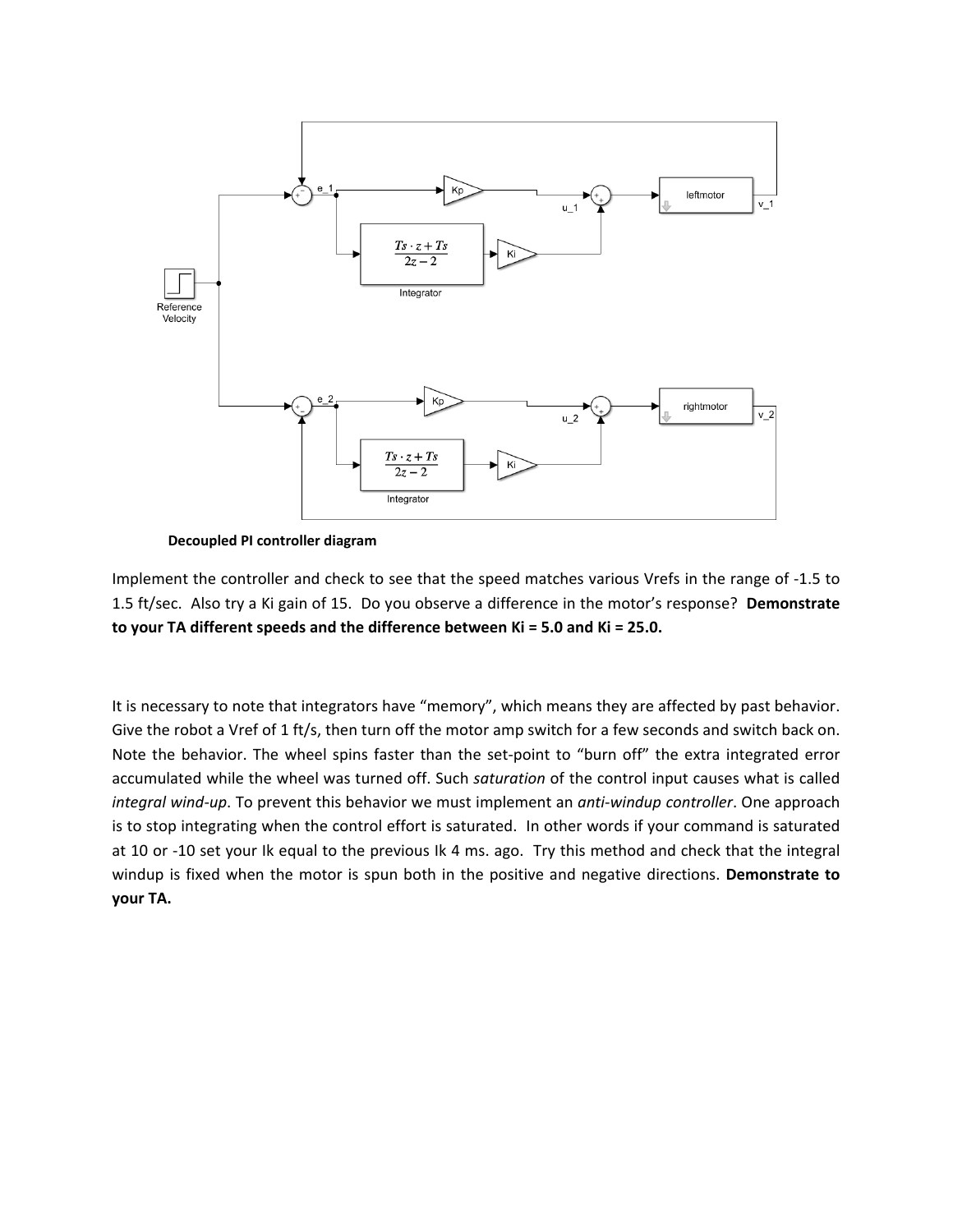#### **Exercise 4:**

Implement a steering controller by coupling the motor control loops. Introduce a turn setpoint "turn" and form the turn error  $e_{turn} = turn + (v_{left} - v_{right})$ . You can see from this equation that the turn setpoint controls the amount by which one motor's speed exceeds the other motor's speed. Multiply the turn error by a gain  $K_{turn}$  (set to 3) and adjust the overall error signals as follows:

$$
e_{Left} = Vref - v_{Left} - KP_{turn}e_{turn}
$$

$$
e_{Right} = Vref - v_{Right} + KP_{turn}e_{turn}
$$

The approach is depicted in the block diagram below.



#### **Coupled PI control structure**

So the steering controller ensures that the average velocity tracks the reference and the turn command injects a difference in wheel speeds that is symmetric about the average velocity. Test your steering controller with several velocities and turn commands. Use the following code in your UARTA's receive function to command your robot by pressing the 'q', 'r' and '3' keys on your keyboard. Any other key sets turn back to 0 and Vref to 0.5 ft/sec.

// This function is called each time a char is recieved over UARTA.

```
 numRXA ++;
 if (data == 'q') {
  turn = turn + 0.05; } else if (data == 'r') {
   turn = turn - 0.05;
 } else if (data == '3') {
  Vref = Vref + 0.1;
```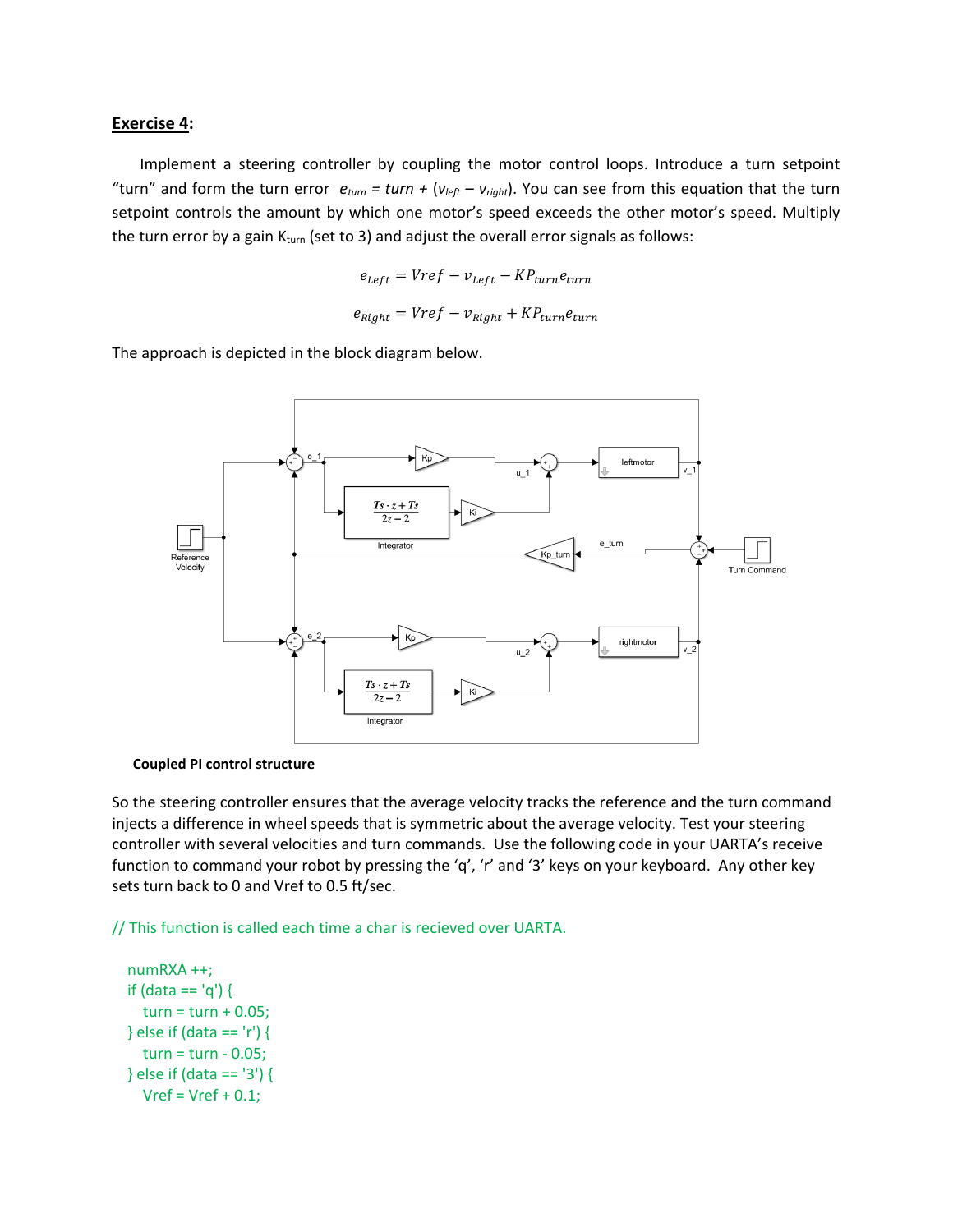```
 } else {
    turn = 0;Vref = 0.5;
   }
}
Demonstrate to your TA.
```
## **Exercise 5:**

Use the below diagram and equations to, every four milliseconds, calculate the new pose of the robot car as you are steering it around. Tune the value for your wheel radius and robot width to make the pose calculation as accurate as you can. Pose is the x, y and bearing location of the robot car. Your car will be battery powered but still connected to your laptop through a six foot USB cable. Print to Teraterm the pose of the robot car. Use units of feet and radians for the pose. Use feet because the tiles on the floor are one square foot. Start out with the radius of the wheel equal to 0.19583 feet and the distance, width, between the wheels 0.57743 feet. For the angular rate of the wheels, I recommend you look at your velocity calculation for the PI speed control and calculate angular rate in the same fashion but not converting to ft/s. The equation below will use the radius of the wheel along with the distance between the wheels to convert to ft/s.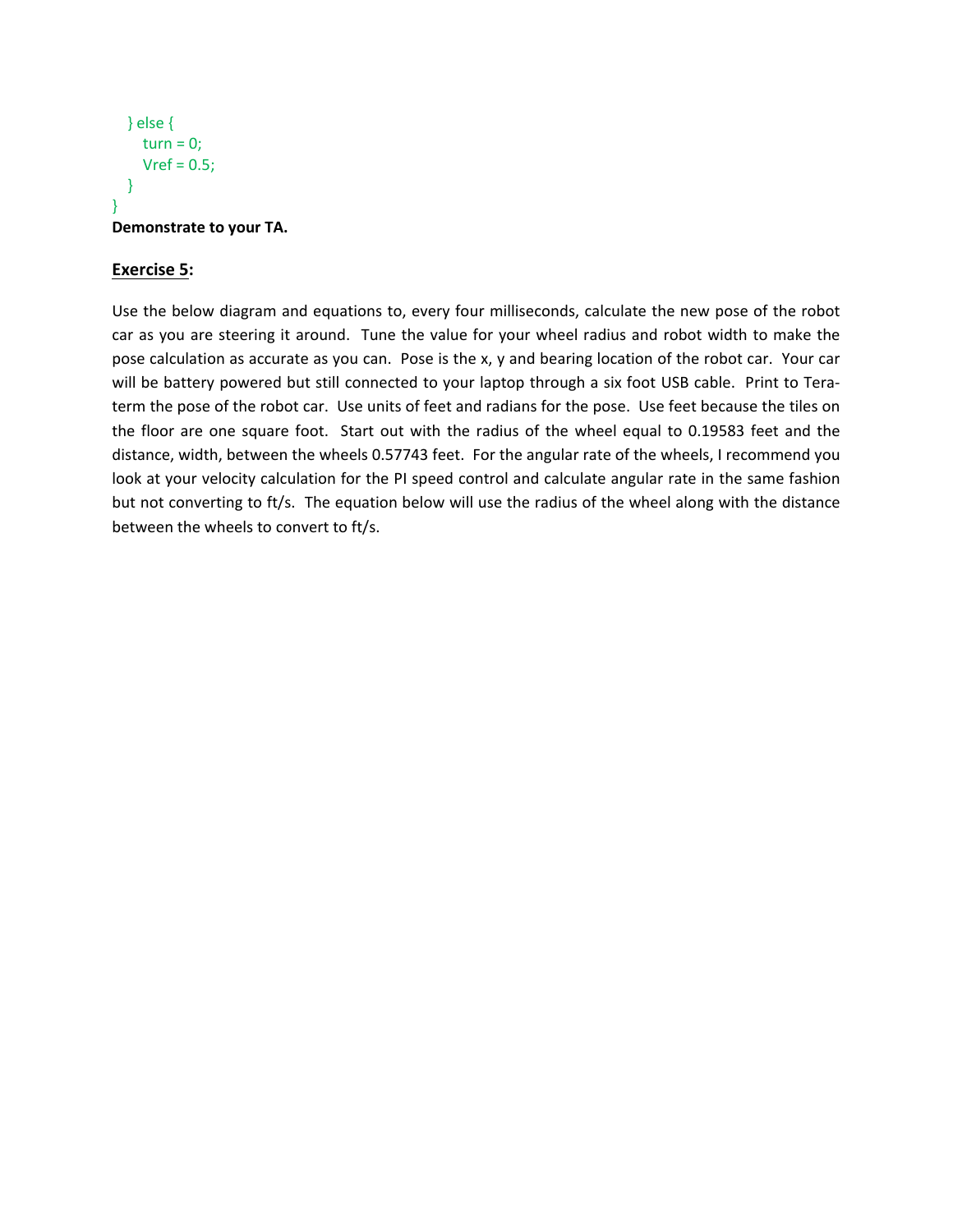

Pose x

 $W_R = \text{Robot Width}$  $R_{Wh} = Radius$  Wheel  $\theta_r =$  Right Wheel Rotation Angle  $\theta_l = Left$  Wheel Rotation Angle  $\varphi_R$  = Robot Pose Angle or Bearing  $x_R = Robot \, Pose \, X \, coordinate$  $y_R = Robot \, Pose \, Y \, coordinate$ 

 $\varphi_R = \frac{R_{Wh}}{W_R} (\theta_r - \theta_l)$  $\theta_{avg} = 0.5 * (\theta_r + \theta_l)$  $\dot{\theta}_{avg} = 0.5 * (\dot{\theta}_r + \dot{\theta}_l)$  $\dot{x}_R = R_{Wh} \theta_{avg} \cos(\phi_R)$  $\dot{y}_R = R_{Wh} \dot{\theta}_{avg} \sin(\phi_R)$ 

⇒

 $\pmb{\mathsf{X}}$ 

 $x_R = \int \dot{x}_R$ , Integrate with the Trapezoidal Rule in your C code

 $y_R = \int \dot{y}_R$ , Integrate with the Trapezoidal Rule in your C code